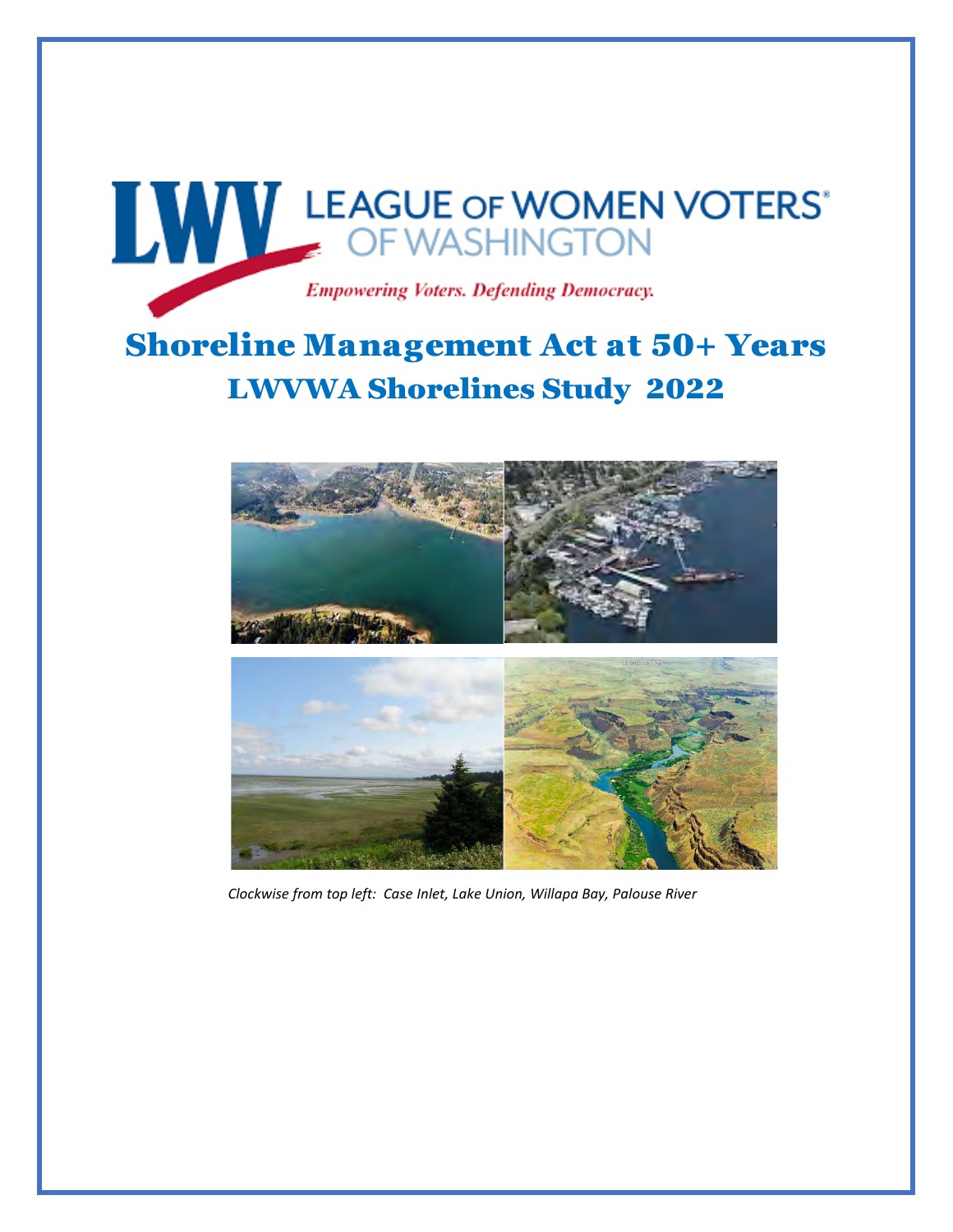## **LWVWA Study Committee**

**Ann Aagaard**

**Betsy Cooper** 

**Phyllis Farrell**

**Martin Gibbons**

**Shelley Kneip** 

**Anne Van Sweringen**

## **Lunell Haught, LWVWA Liaison**

**For additional information contact Shelley Kneip a[t skneip@lwvwa.org](mailto:skneip@lwvwa.org) or (360) 972-2269**

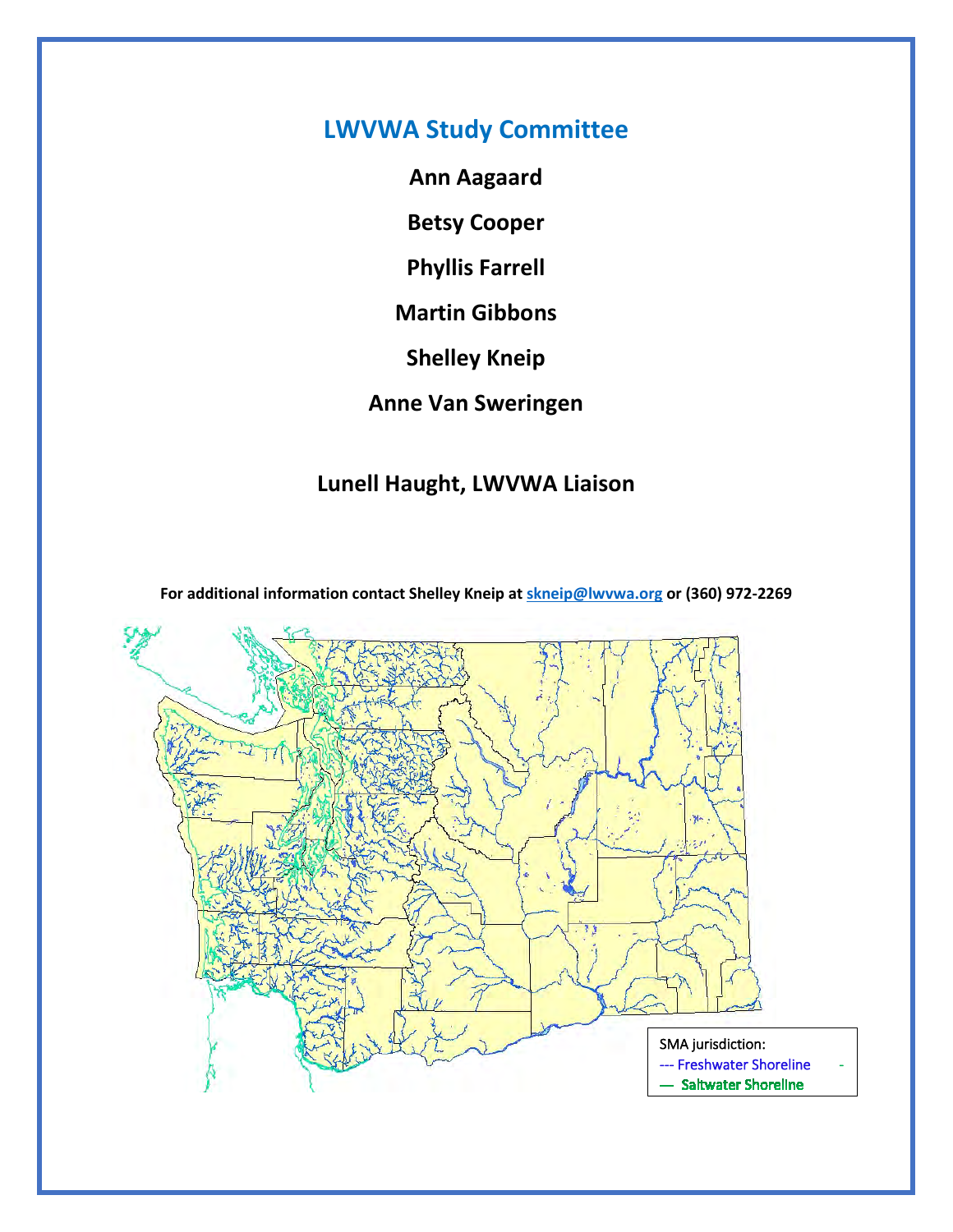## **Executive Summary**

This study concerns Washington state's Shoreline Management Act (SMA, also called "the Act" throughout), RCW 90.58 and its implementation. The SMA was enacted over 50 years ago and was one of the first environmental regulations adopted in the state of Washington. The Act has been supplemented by other environmental laws and regulations over the years, but it remains a primary regulation for protecting shorelines. The statute defines *shorelines* as coastal shorelines, shorelines of rivers and streams with a mean annual flow of 20 cubic feet per second (cfs), shorelines of lakes that are 20 acres or greater in size, and their associated wetlands. The SMA applies landward 200 feet from the shoreline's ordinary high-water mark (OHWM).

In conducting this study, a committee of the League of Women Voters of Washington (LWVWA) studied the Act, implementing regulations, and related court and administrative decisions concerning the SMA. The committee also met with officials from the Washington State Department of Ecology ("Department of Ecology") who are responsible for implementing the Act and overseeing local government implementation. Finally, the committee interviewed 18 individuals with varying experience with the SMA in differing aspects of its application, including local government planners and elected officials, state agency representatives, bulkhead builders, port officials, environmental groups, property rights groups, shellfish industry persons, tribal government representatives, and others.

The committee identified 14 issues that impede the Act's ability to achieve its intended goals and its ability to respond to ever increasing challenges, including, among other factors, climate change, and population growth:

- 1. Updates and periodic reviews are required to address changes in the law and other circumstances, but there is no mechanism to look back and check on how the Shoreline Master Program is working.
- 2. There are questions regarding the policy basis for certain exemptions and whether local governments are consistent in granting exemptions.
- 3. An evaluation of how the balancing of shoreline policy goals should be weighted is warranted.
- 4. In determining whether no net loss is being achieved, quantitative standards are not being applied consistently among jurisdictions.
- 5. Habitat restoration needs to be a higher priority, with more incentives and funding.
- 6. Public involvement could be improved.
- 7. Concerns about industrial aquaculture are not being addressed.
- 8. More robust monitoring programs and adaptive management are needed.
- 9. Public access for future needs is a concern.
- 10. The existing law does not fully address climate change impacts.